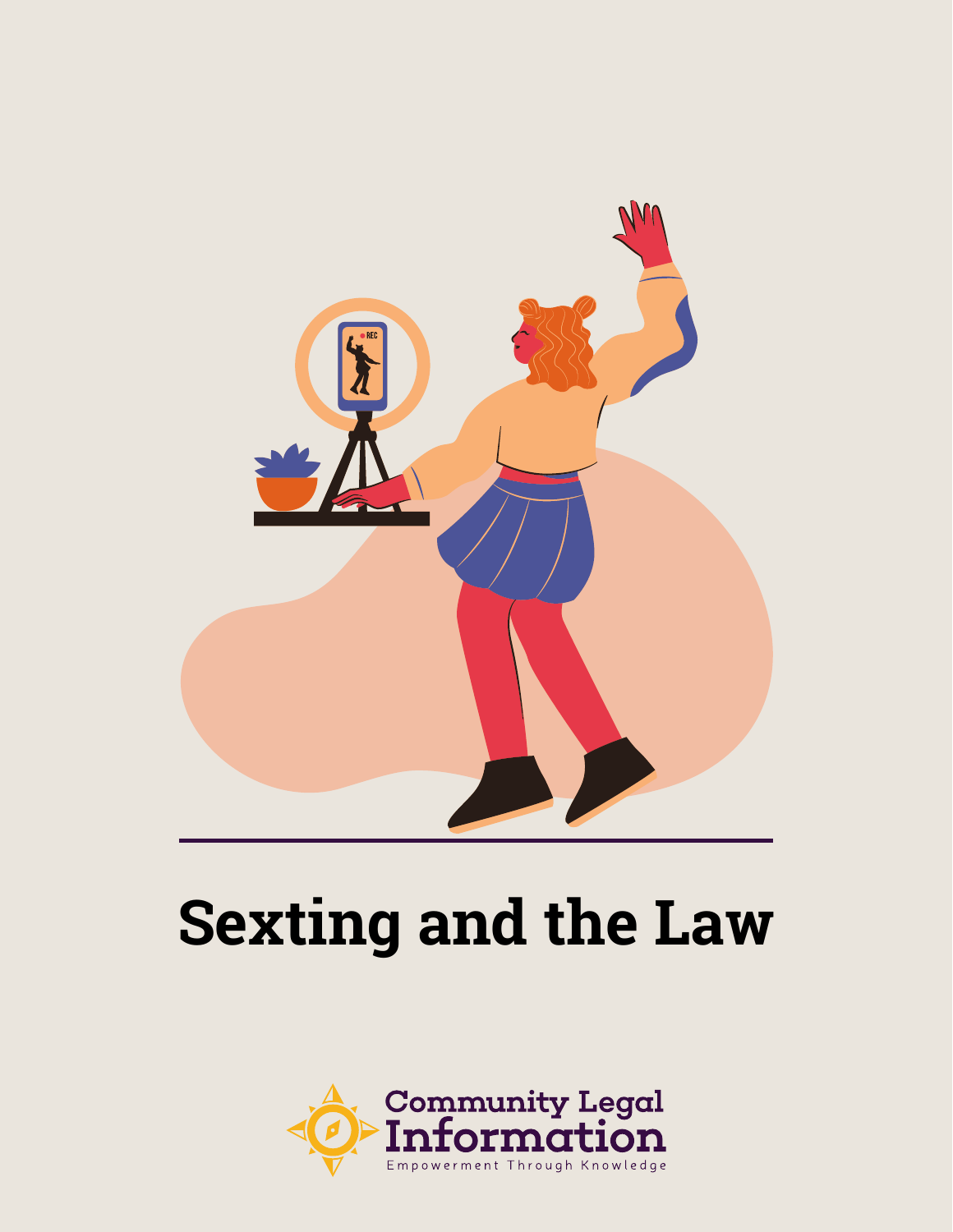### **Contents**

| Introduction                   | 3 |
|--------------------------------|---|
| <b>About Us</b>                | 3 |
| What is Cyberbullying?         | 4 |
| When Cyberbullying is a Crime  | 5 |
| <b>What is Sexting?</b>        | 6 |
| <b>Consent and Sexting</b>     | 7 |
| <b>When Sexting is a Crime</b> | 8 |

| <b>Consent, Sexting and Youth</b> |    |
|-----------------------------------|----|
| <b>Safer Sexting</b>              | 12 |
| <b>Addressing Online Harm</b>     | 14 |
| <b>How Bystanders Can Help</b>    | 16 |
| Glossary                          | 17 |
| <b>Support Services</b>           | 18 |

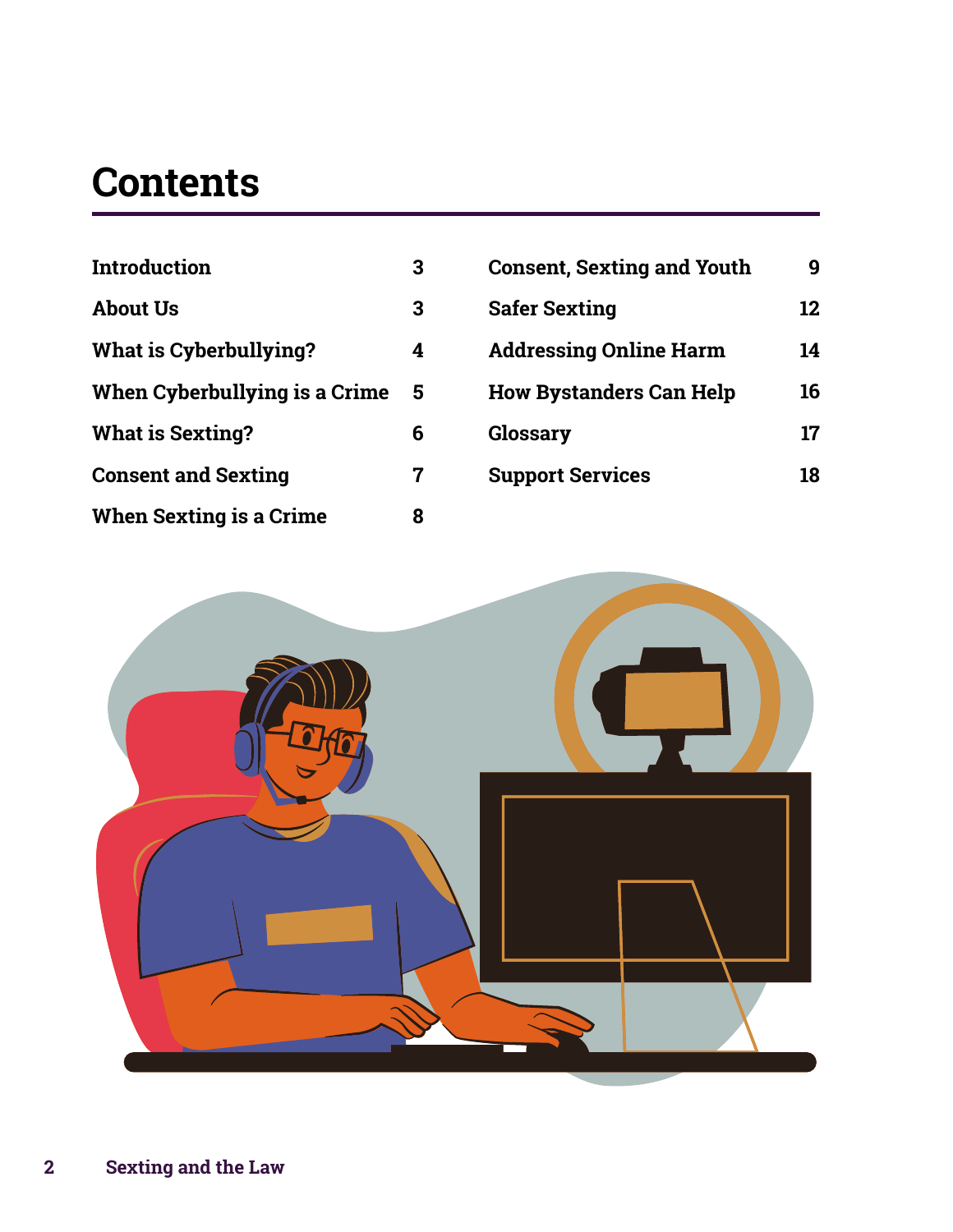# <span id="page-2-0"></span>**Introduction**

This publication offers information about sexting and the law. Accurate information can help you make informed decisions when you are online.

This publication is not an argument for or against sexting.

This publication was made possible through the generous support of Public Safety Canada.



**Public Safety** Canada

Sécurité publique Canada

## **About Us**

Community Legal Information provides understandable and useful information about the law and the justice system in Prince Edward Island.

### **Contact**

Telephone Social Media 1-800-240-9798 @legalinfopei

902-892-0853 Community Legal Information

E-mail Address Website info@legalinfopei.ca [www.legalinfopei.ca](http://www.legalinfopei.ca)



**The information in this publication is not legal advice, and it does not replace guidance from a lawyer.**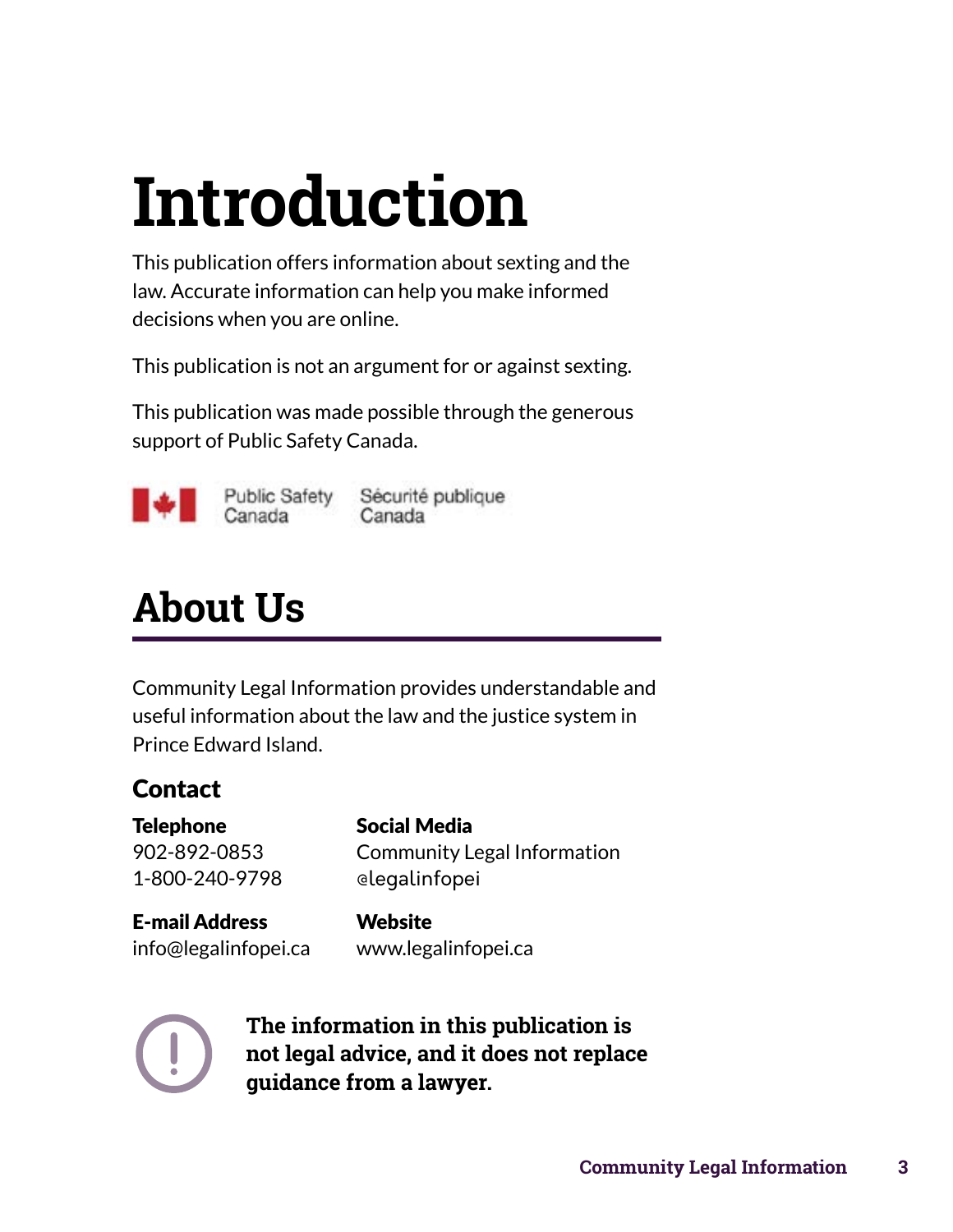# <span id="page-3-0"></span>**What is Cyberbullying?**

Cyberviolence is online behaviours that hurt someone's physical, psychological, or emotional well-being.

Cyberbullying is using technology to harm, shame, intimidate, mock or threaten someone.

Cyberbullying can include:

- Threatening physical or psychological harm.
- Spreading rumours.
- Insulting someone on a social media post.
- Posting on social media to hurt someone.
- Creating a fake account to hurt someone.
- Pretending to be someone else online.

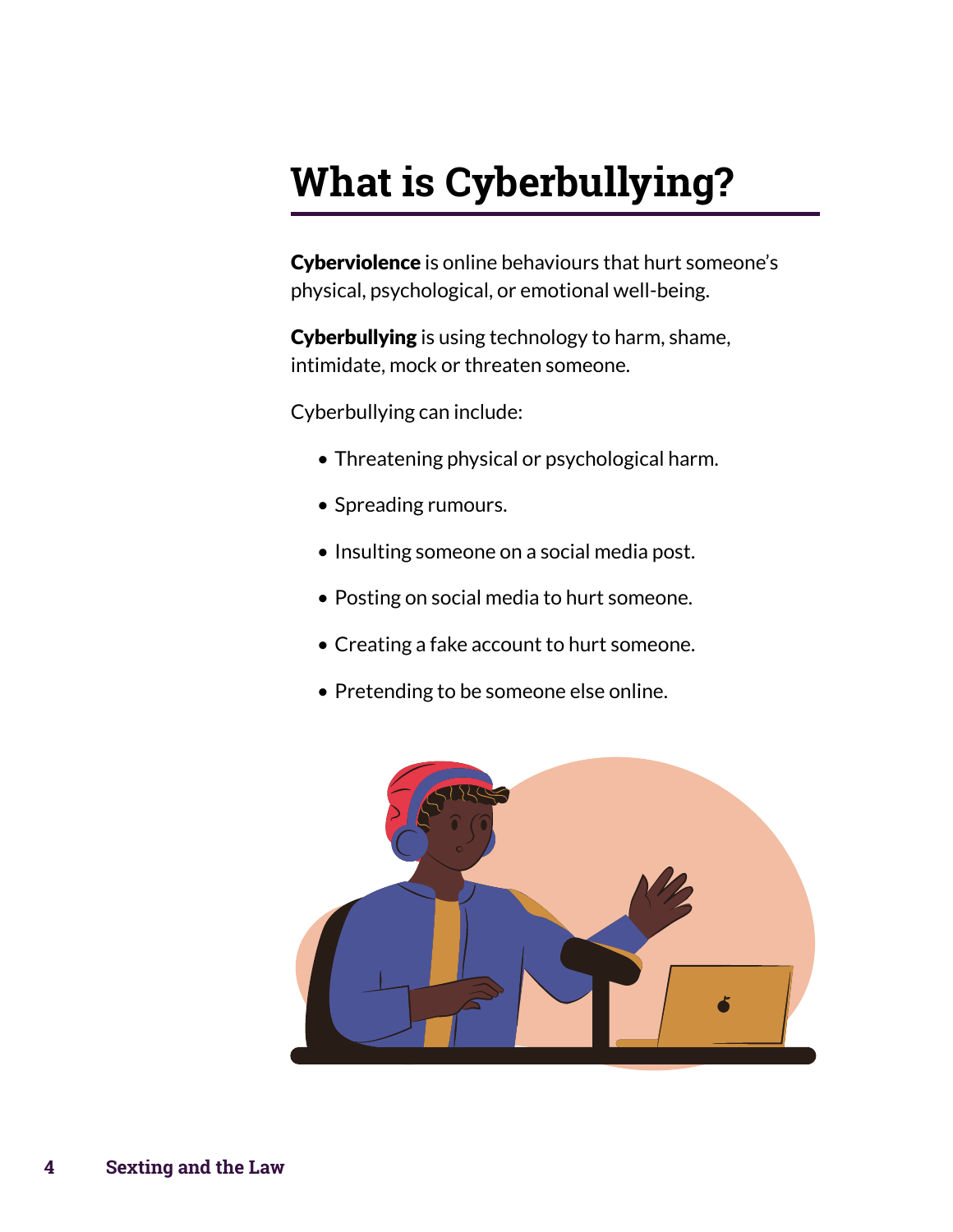### <span id="page-4-0"></span>**When Cyberbullying is a Crime**

Cyberbullying can sometimes be a crime. Here are examples of criminal cyberbullying:

### **Criminal harassment**

Criminal harassment is saying or doing something that makes a person fear for their safety, or for the safety of others.

**For example:** Someone sends you mean texts and messages multiple times a day even though you told them to stop. You are afraid for your safety.

### **Defamatory libel**

Defamatory libel is publishing, without lawful reason, something likely to hurt someone's reputation by exposing them to hatred or ridicule.

**For example:** Making a public post with negative gossip about someone.

### **Encouraging a person to commit suicide**

**For example:** Sending someone an email telling them to end their life.

Cyberbullying is not always a crime. It is not always a crime for someone to say something mean or petty about you. Someone could hurt you without it being a crime.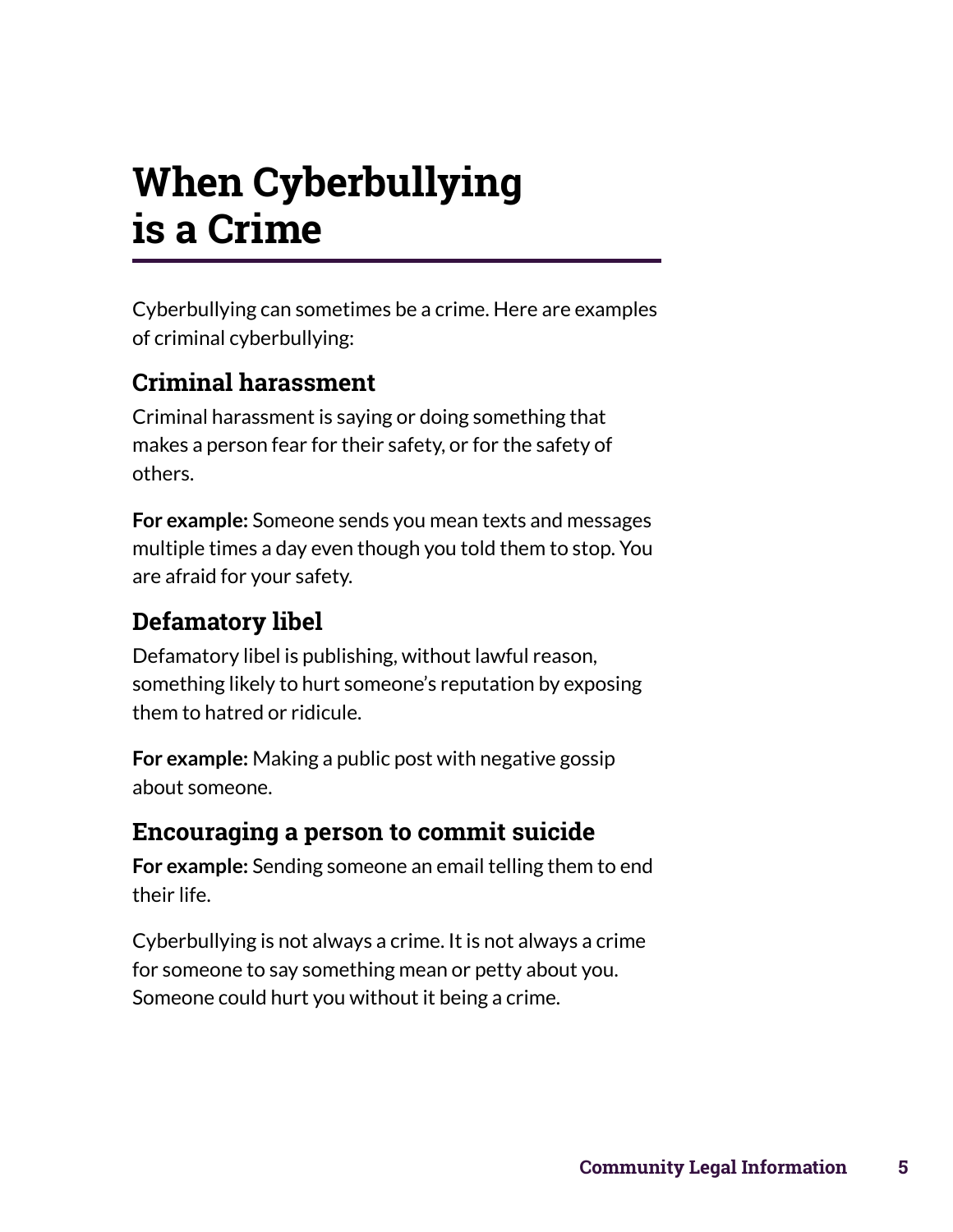### <span id="page-5-0"></span>**What is Sexting?**

Sexting is sharing sexually explicit online messages, photos, and videos. A sext could be:

- Text or audio describing inperson sexual activity.
- A photo of yourself or someone else without clothing on the chest, buttocks, or genitals.



• A video of sexual touching.

Sexts can be sent by text, email, or social media.

Sexually explicit photos and videos are also called intimate images.

Sexting can be a way to develop intimacy in a relationship. In some situations, sexting can be a crime.

When it comes to sexting and the law, it is important to know if there is consent or not.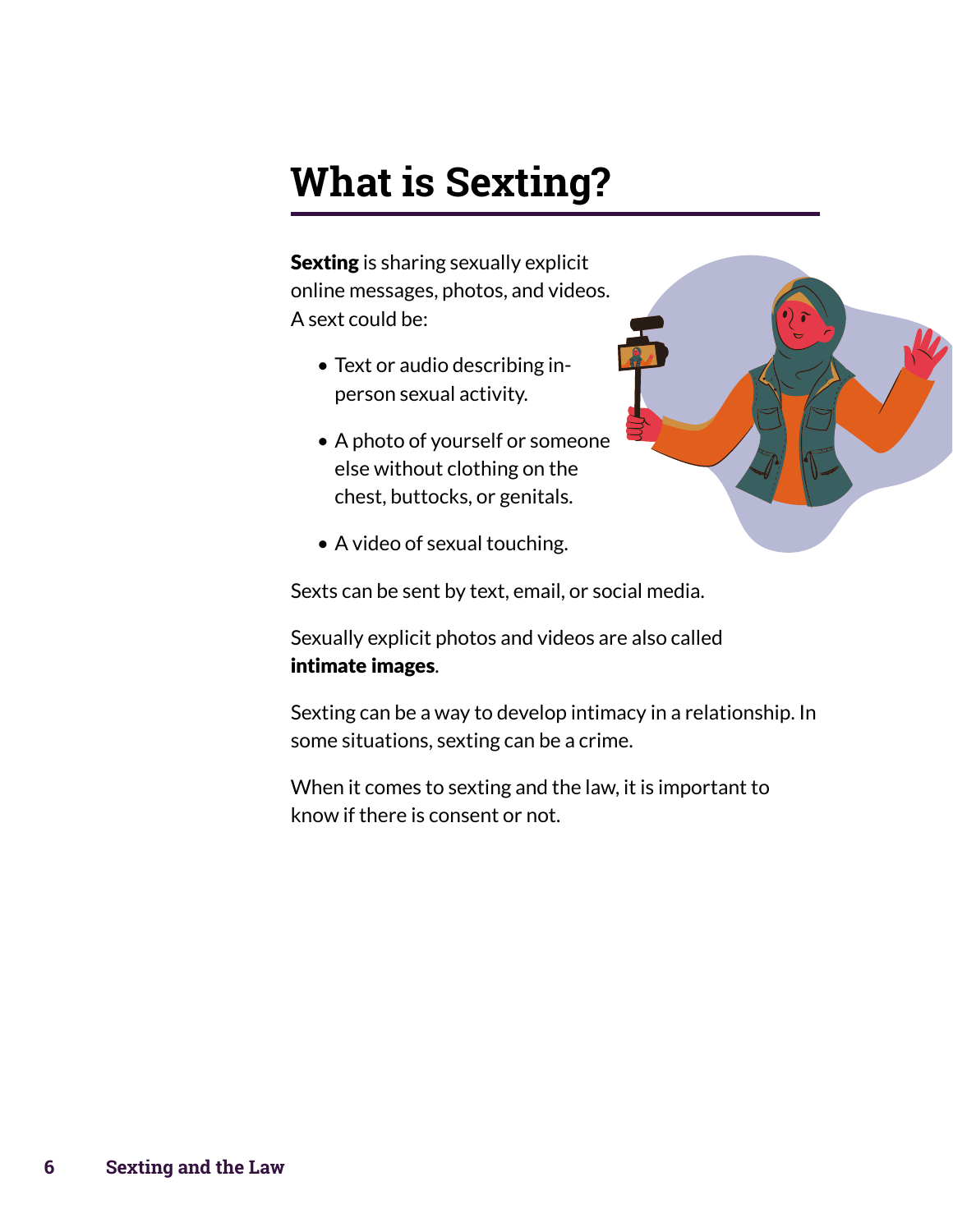### <span id="page-6-0"></span>**Consent and Sexting**

**Consent** is voluntary and informed agreement to participate in a sexual act. Voluntary means you make the decision for yourself. Informed means you know you are giving consent and understand the consequences and risks of your actions.

Consent is important both for in-person and virtual sexual activity. In Canada, there is no implied consent. Consent must be verbal and expressive.

Consent may be withdrawn. Withdraw consent by expressing that you want to stop a sexual act.

Consenting to one sexual act does not mean that you consent to another. Consenting to a sexual act now does not mean you consent to the same sexual act later.

Sexual violence includes:

- Sexual touching without consent.
- Creating or sharing a sexual image of someone without consent.



**The law has different rules about consent for people under the age of 18. See page 9 for more information.**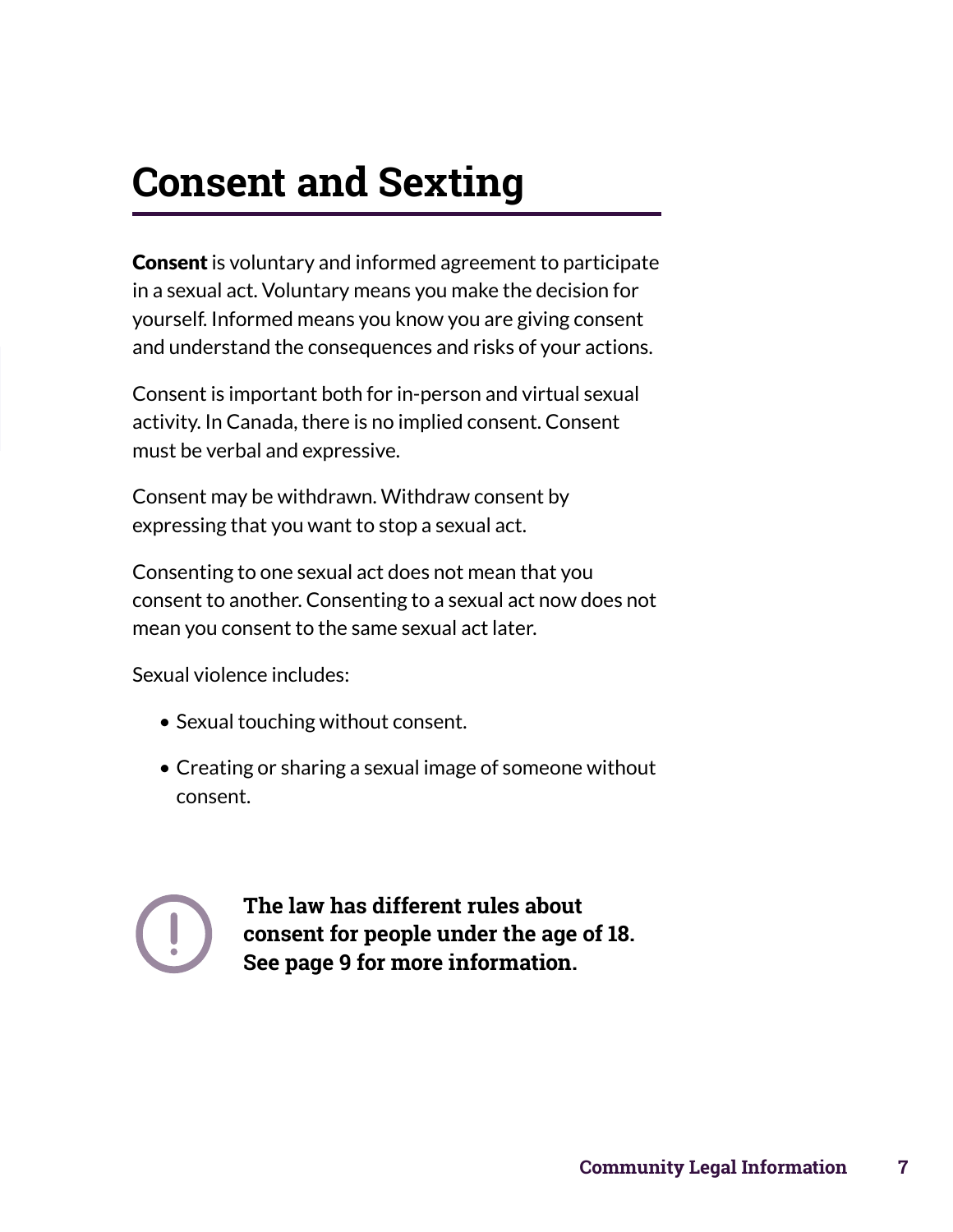### <span id="page-7-0"></span>**When Sexting is a Crime**

Sexting can sometimes be a crime. Here are examples of criminal sexting:

#### **Publication of an intimate image without consent**

Publication of an intimate image without consent is showing, sending, or posting an intimate image of a person without their consent or knowledge.

#### **For example**:

- Someone takes a photo of you showering in the locker room and posts it on a fake social media account without your consent.
- An ex-partner distributes intimate photos of you knowing that you expected the photos to be private.
- You share an intimate image of someone without knowing or caring if they consent.

When an intimate image is shared without consent by an ex-partner in order to harm them, it is often called "revenge porn."

### **Child pornography**

Child Pornography is creating, possessing, accessing, or distributing sexual images or written material representing persons under the age of 18.

**For example**: Someone of any age has explicit images of a 15-year-old person on their phone.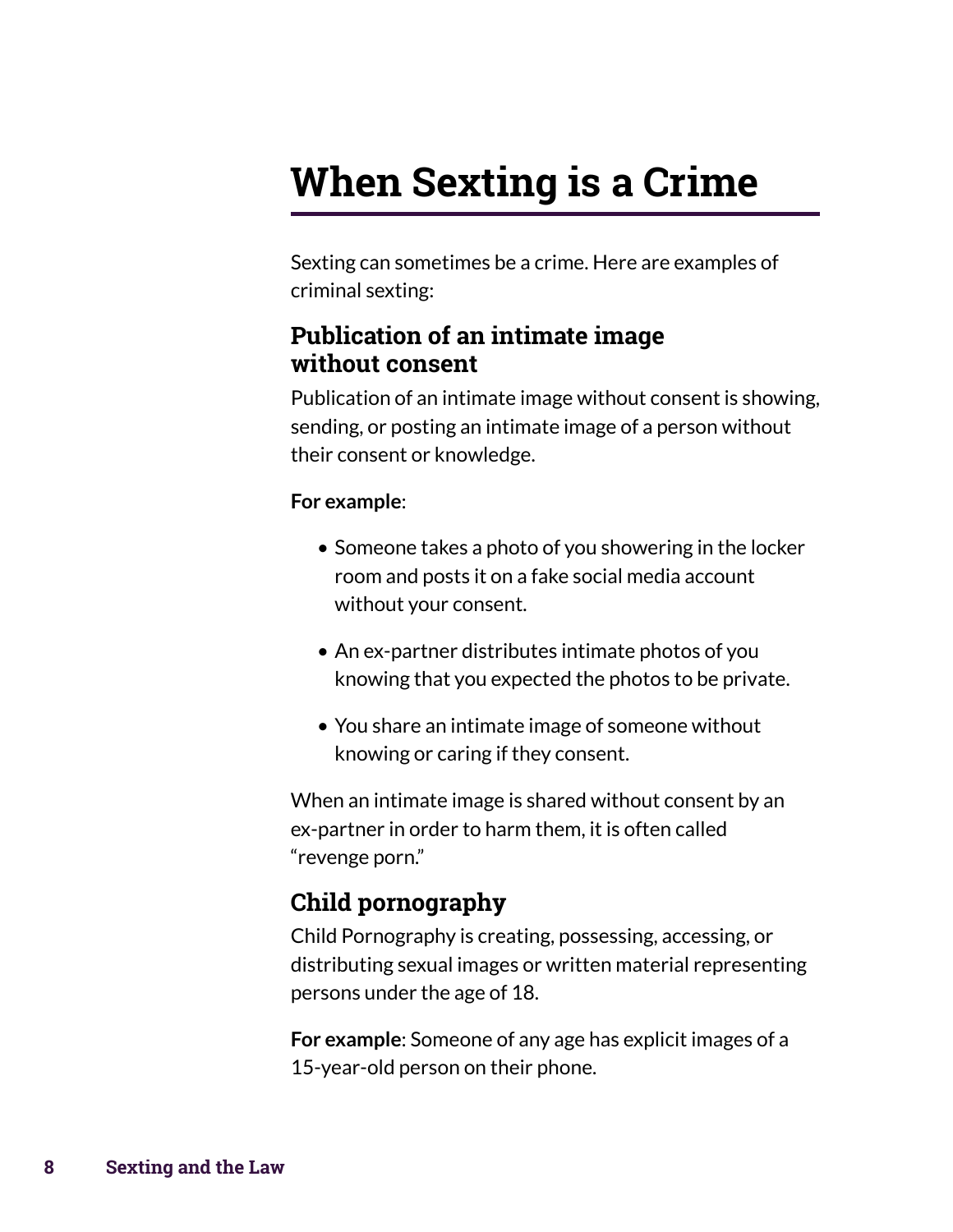# <span id="page-8-0"></span>**Consent, Sexting and Youth**

For youth, consent is different for sexual activity in-person and online.

### **What is consent for in-person sexual activity?**

In Canada, the legal age of consent for most in-person sexual activity is 16 years. People under the age of 12 can't consent at all.

People who are 12, 13, 14 or 15 years old can consent to inperson sexual activity in some situations.

- A 14 or 15-year-old can consent to sexual activity with someone less than 5 years older.
	- A 14-year-old can consent to sexual activity with someone under the age of 19.
	- A 15-year-old can consent to sexual activity with someone under the age of 20.
- A 12 or 13-year-old person can consent to sexual activity with someone less than 2 years older.
	- A 12-year-old can consent to sexual activity with someone under the age of 14.
	- A 13-year-old can consent to sexual activity with someone under the age of 15.

A person under the age of 18 can't consent to sexual activity with a person in a position of trust or authority over them. A person in a position of trust or authority may be a coach, teacher, guardian/parent or employer.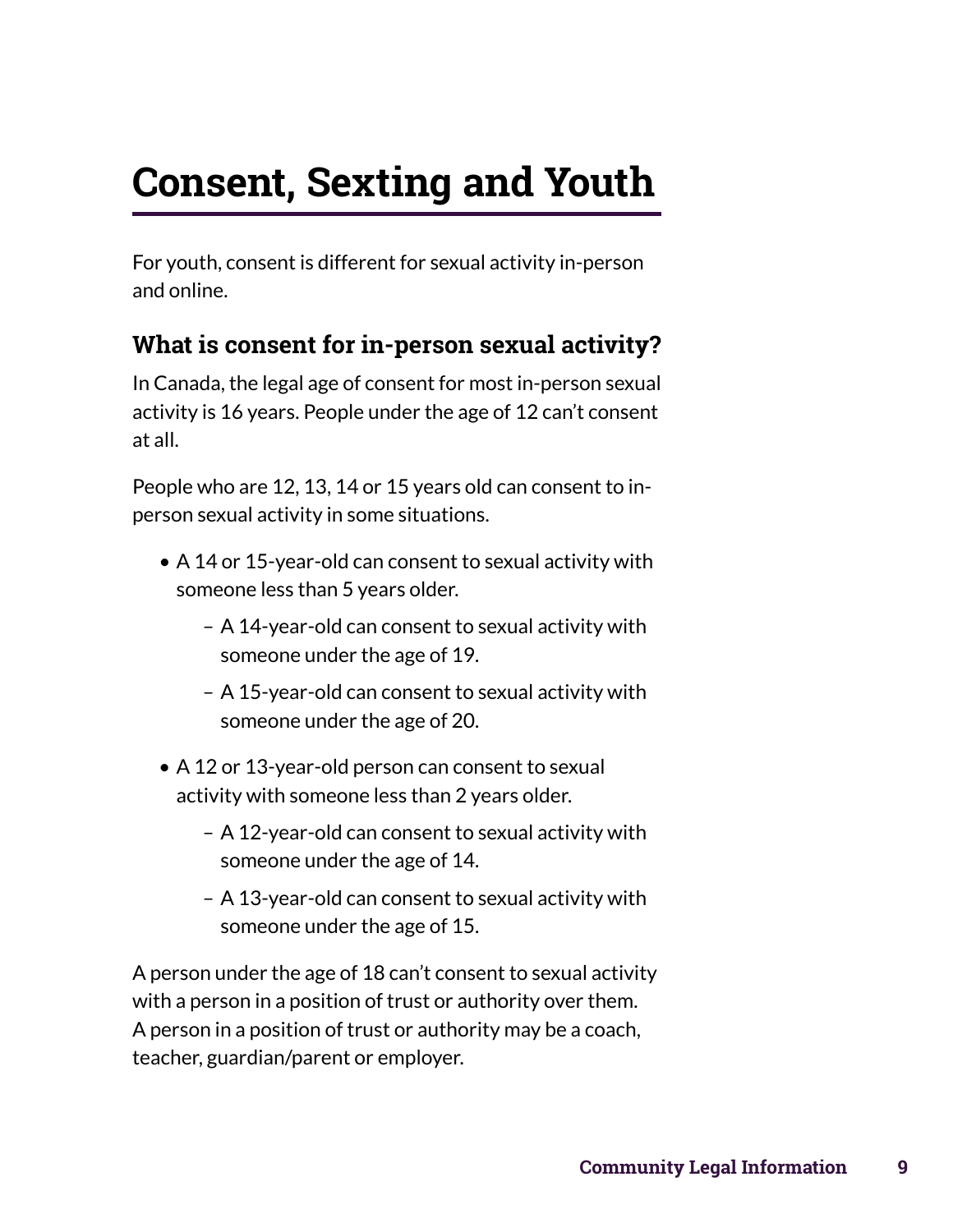**Even if you are under the age of 18, it is illegal to share intimate images of yourself or another person under the age of 18.** 

### **What about online sexual activity?**

If you are under the age of 18, you can't consent to your images being published. This means that you could consent to in-person sexual activity but not to virtual sexual activity.

The Criminal Code says anyone who publishes or shares an intimate image of someone under 18 years old may be charged with possession or distribution of child pornography. Even if you are under the age of 18, it is illegal to share intimate images of yourself or another person under the age of 18. Police may get involved.

No one under the age of 12 can be convicted of a crime. Anyone 12 years of age and older can be arrested, charged with a crime, and must go to court. The Youth Criminal Justice Act:

- Applies to youth aged 12 to 17 who are charged with a crime.
- Holds youth accountable for their actions.

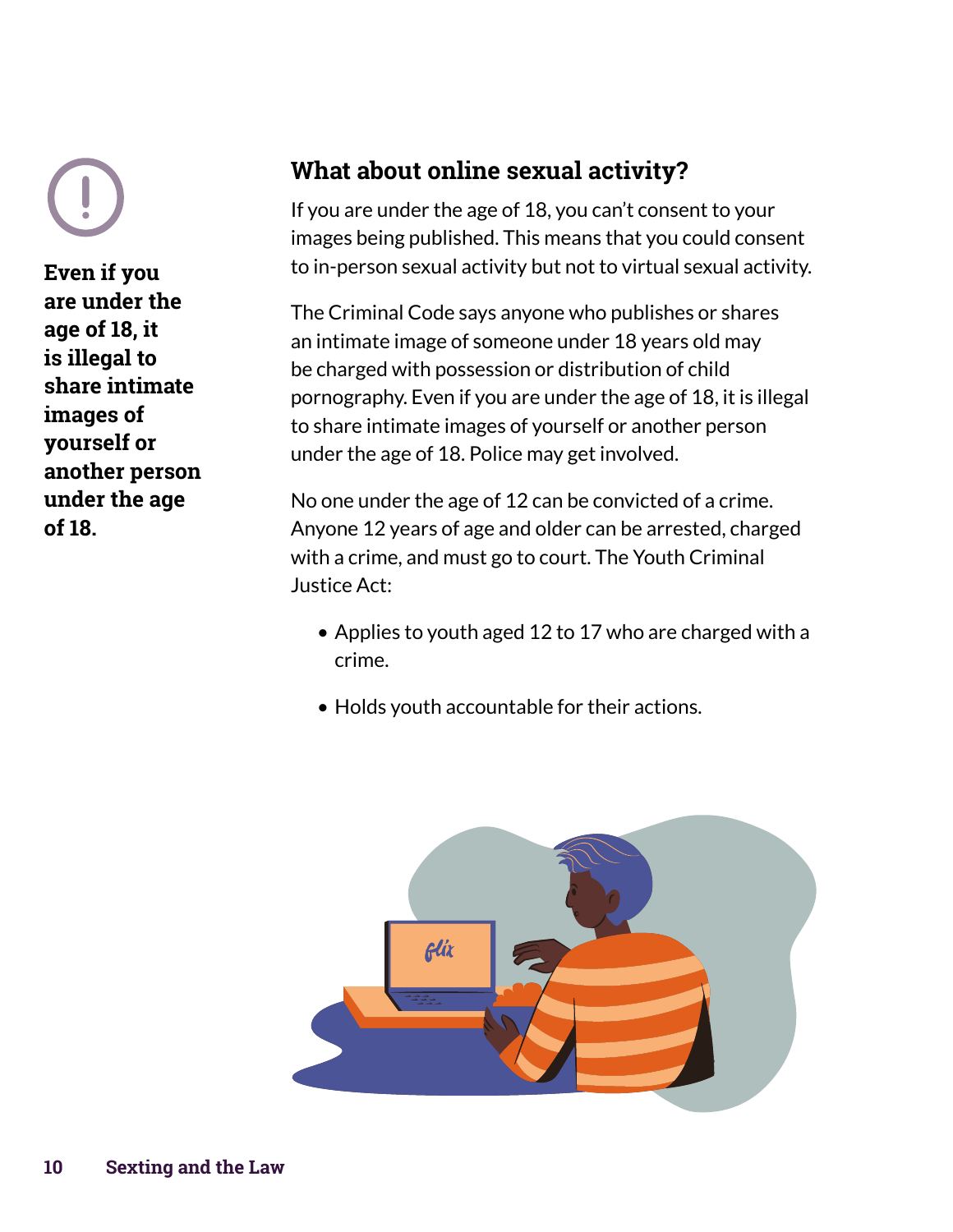# **What if I've caused harm?**

If you caused harm, or if you are accused of a crime, you can get support.

#### Legal Aid

- 902-368-6043 (Charlottetown)
- 902-888-8219 (Summerside)

This program provides free legal advice and representation to youth and adults who live on a low income. Call Legal Aid to see if you are eligible or not.

#### Sexual Deviance Assessment/Treatment Program

• 902-569-7684

This program is for adults and adolescents who are involved in the criminal justice system because they committed a sexual offence. People are referred by correctional facilities, Probation Services, Youth Justice Services, and other organizations. A person may also self-refer to the program. People charged with a sexual offence are assessed after the court process is done.

#### Mi'kmaq Confederacy of PEI Indigenous Justice Program

• 902-367-3681

This program works to create an environment that allows Indigenous people to self-administer justice by building a traditional justice system based on holistic community values.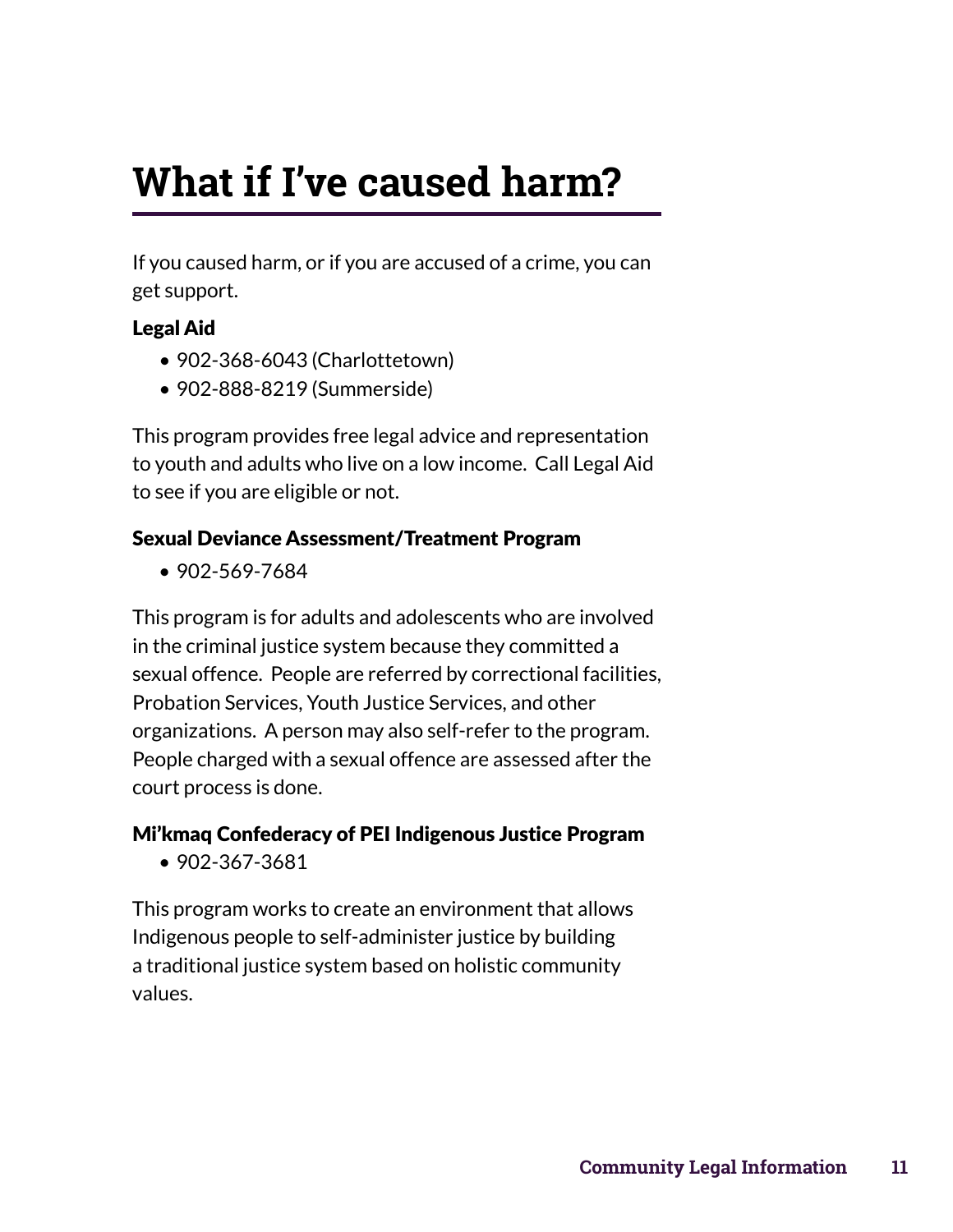## <span id="page-11-0"></span>**Safer Sexting**

You can take steps to make sure that sexting is safer for you and others.

Here are some safer sexting tips:

- Before you send a sext, make sure the person wants to receive it. Do not assume the person wants to see it. Even if you have a sexual relationship, that person may not consent to receiving a sext from you.
- If a person says, "No," accept their answer.
- Crop your face or other identifying parts of your body or background out of intimate photos.

#### Remember:

- If somebody asks you to share something you are not comfortable with, you have the right to say no.
- You also have the right to change your mind. If you no longer want someone to have an image, ask them to delete it.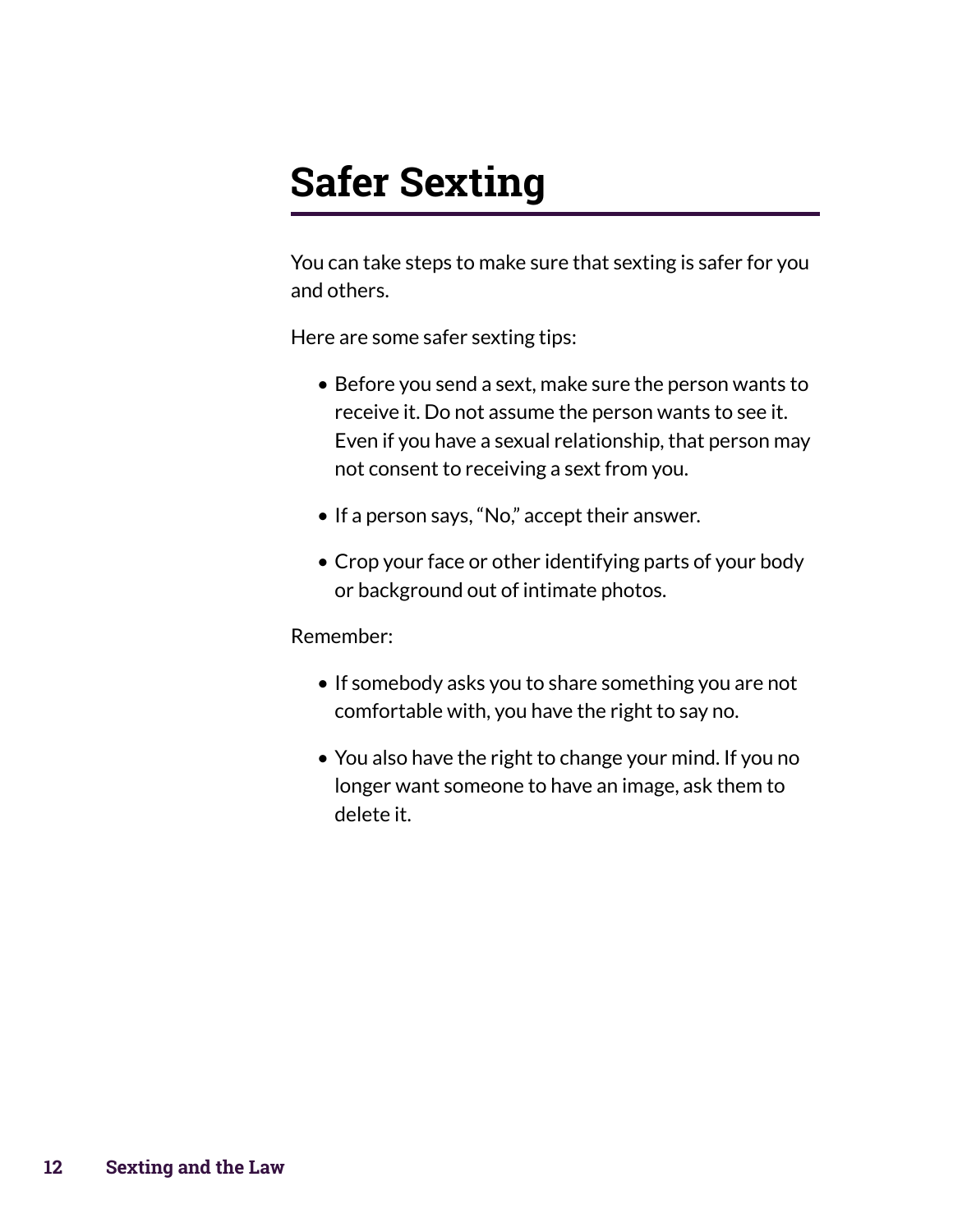

**If somebody asks you to share something you are not comfortable with, you have the right to say no.**

**You also have the right to change your mind. If you no longer want someone to have an image, ask them to delete it.**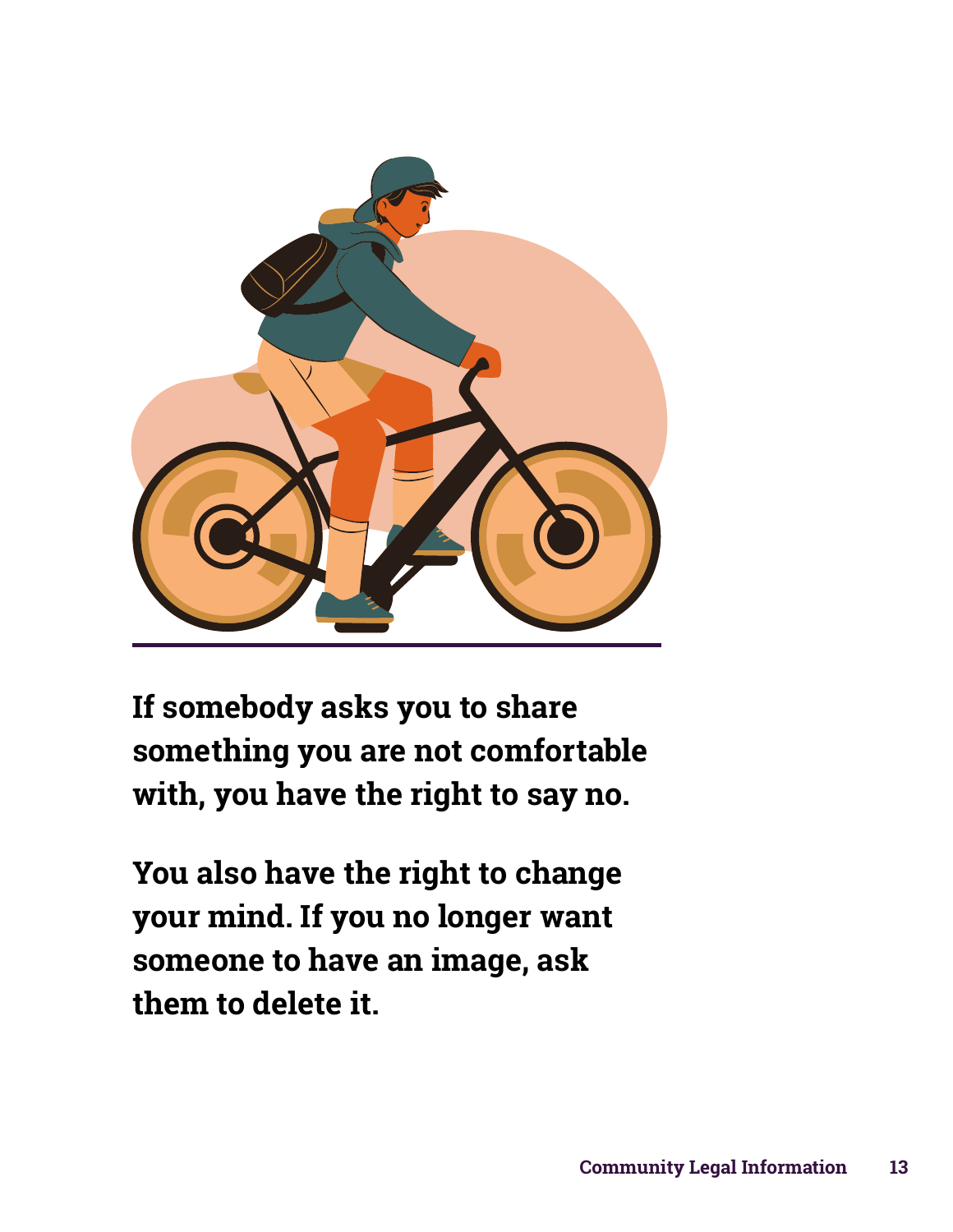## <span id="page-13-0"></span>**Addressing Online Harm**

You can decide how to respond when you have been harmed online. Here are some options:

- **If it is safe, ask the person who is harming you**
- **1** If it is safe, ask the person who is harming you<br> **1.** to stop. If someone is sharing a photo or video of you without your consent, tell them directly that you do not consent. If someone posted something mean, tell them that you want them to delete the post.
- **Report cyberbullying to your internet, phone 2.** Report cyberbullying to your internet, phone<br> **2.** or social media provider. Your internet or phone provider may be able to block the person who is harming you.
- **Ask the administrator of the website that was used to share bullying messages or revenge porn 3. to take it down.**
- 
- **Report cyberbullying to a school official, caregiver, employer, sports team official, or other 4. person of authority.**
- - **Report cyberbullying to the police.** The police may **heta helport cyberbullying to the police.** The police **of**  $\mathbf{S}$  and  $\mathbf{S}$  are involved if the cyberbullying is criminal.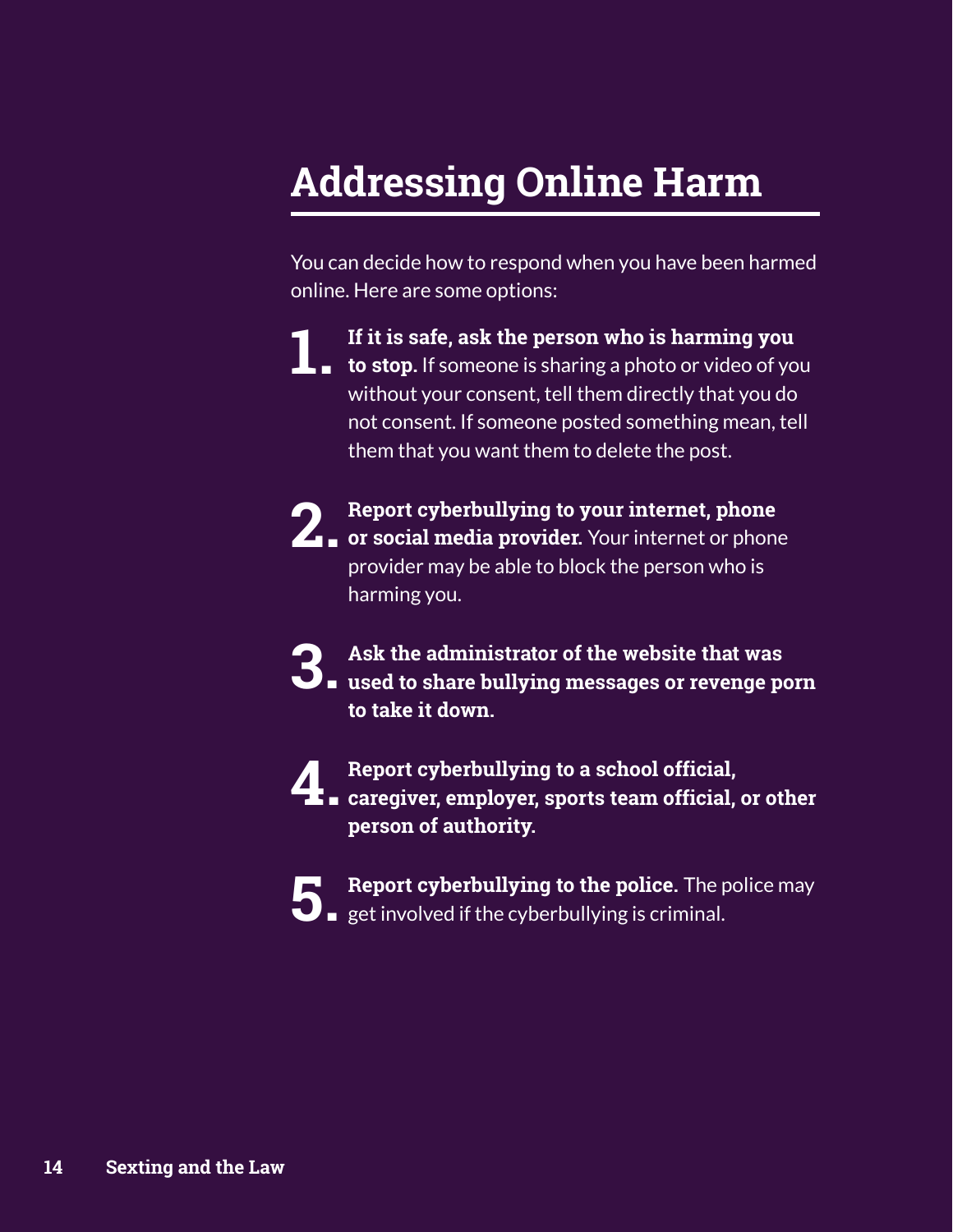

**Addressing Online Harmar Concise Interpretation Serverse Interpretation Concise Interpretation Act, the Court can:<br>Protection Act, the Court can:** 

- Declare the distribution unlawful.
- Order the person to make every reasonable effort to remove the image.
- Order the payment of damages.
- Order internet service providers, social media companies, or search engines to make every reasonable effort to remove or de-index the image.
- Make any other just order.

**Access supportive programs and services. • Kids Help Phone** is a no judgement, private **7.**

- helpline. 1-800-668-6868. Or text, 686868.
- **• Cybertip.ca** reports online sexual exploitation of people under the age of 18. 1-866-658-9022.
- NeedHelpNow.ca can help you to stop the spread of an intimate image.
- **Cybersafecarepei.ca** is a public education campaign for parents, caregivers, and educators to learn how to help keep kids safe online.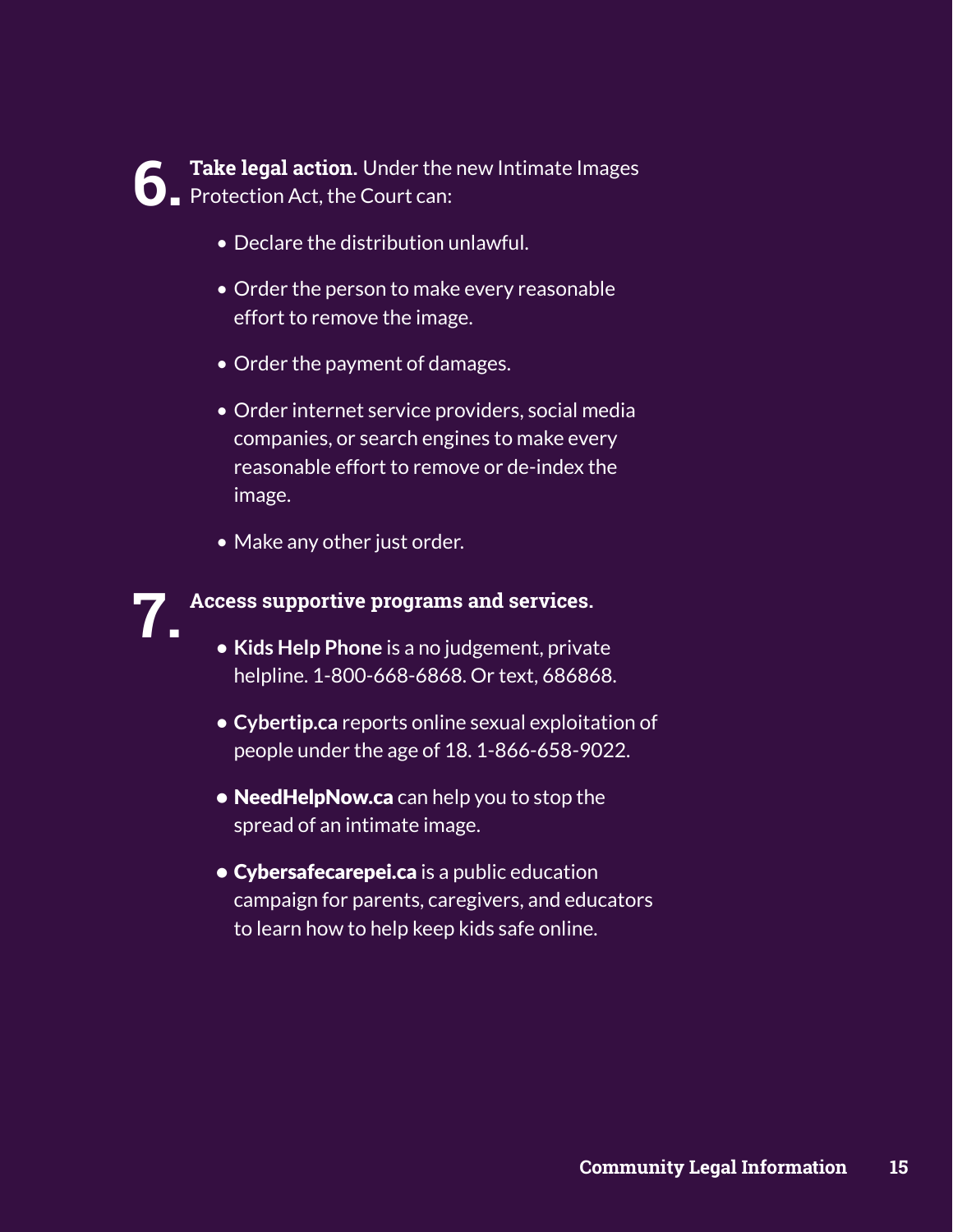### <span id="page-15-0"></span>**How Bystanders Can Help**

A bystander is someone who witnesses another person being bullied in-person or online. You may be a bystander if someone tells you that they are being bullied, or if you see that someone is being bullied.

Bystanders can help people who are being bullied or cyberbullied. Reach out privately to the person being bullied. Offer them your support or concern. Ask them:



- If it is okay for you to reach out privately to the bully and tell them to stop (only do this if it is safe).
- If it is okay for you to report the bullying to a trusted authority figure, such as a parent, teacher, employer, or school administrator.

Remember that your response to the incident should be to support the person who was harmed. The person who was harmed may not want you to reach out privately to the bully. The person who was harmed may not want you to report the bullying, either.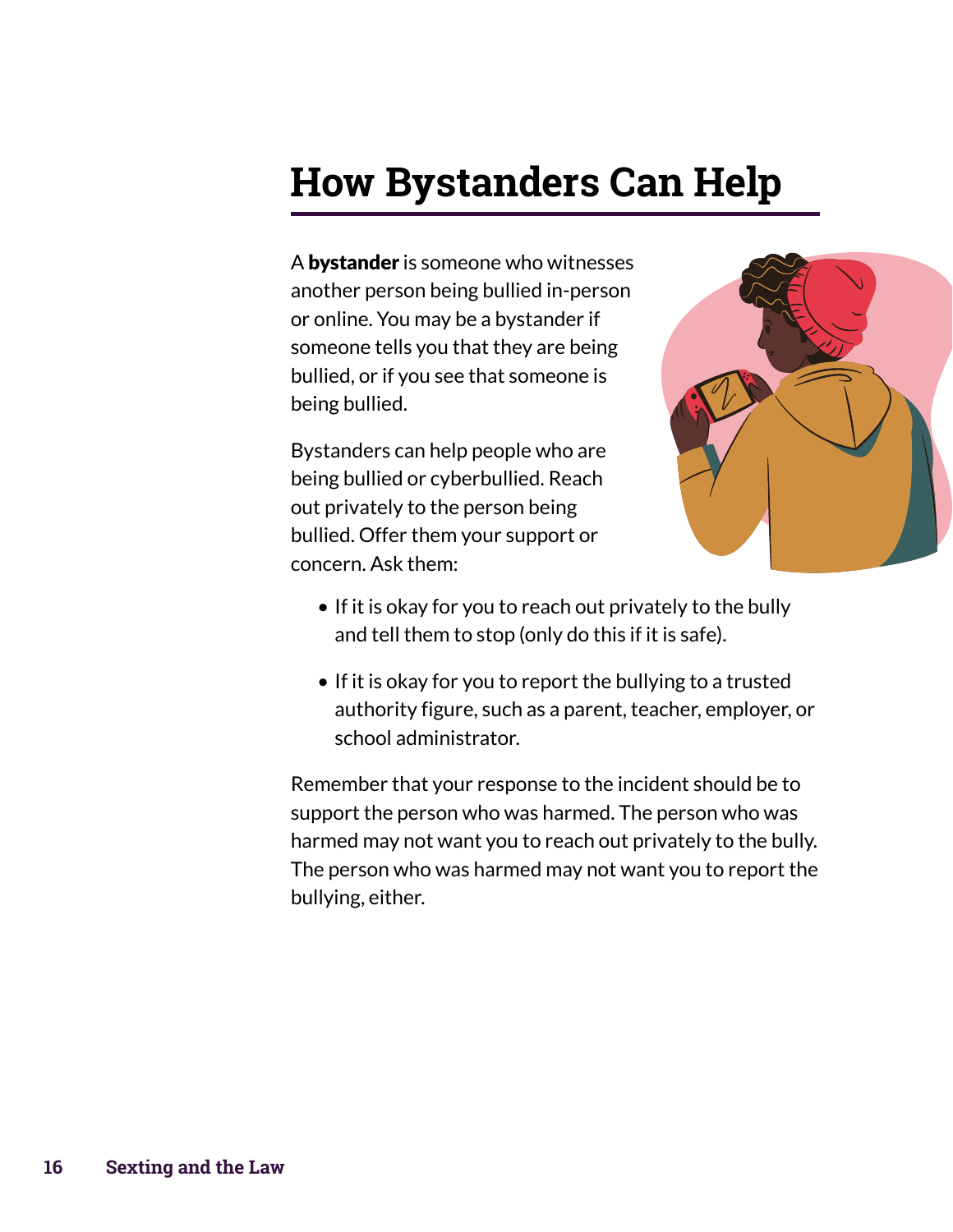### <span id="page-16-0"></span>**Glossary**

Child pornography: Creating, possessing, accessing, or distributing sexual images or written material depicting persons under the age of 18.

**Consent:** Voluntary and informed agreement to participate in a sexual activity.

**Criminal harassment:** When something a person says or does makes someone fear for their safety, or for the safety of others.

Cyberviolence: Online behaviours that hurt a person's physical, psychological, or emotional well-being.

**Cyberbullying:** Using technology to harm, shame, intimidate, mock or threaten another person. Cyberbullying is meant to cause harm to someone.

Defamatory libel: Anything published without lawful reason that is likely to hurt someone's reputation by exposing them to hatred or ridicule.

Intimate images: Sexually explicit photos and videos

Publication of an intimate image without consent: When someone shows, sends, or posts an intimate image of a person without their consent or knowledge.

**Sexting:** Sharing sexually explicit online messages, photos, and videos.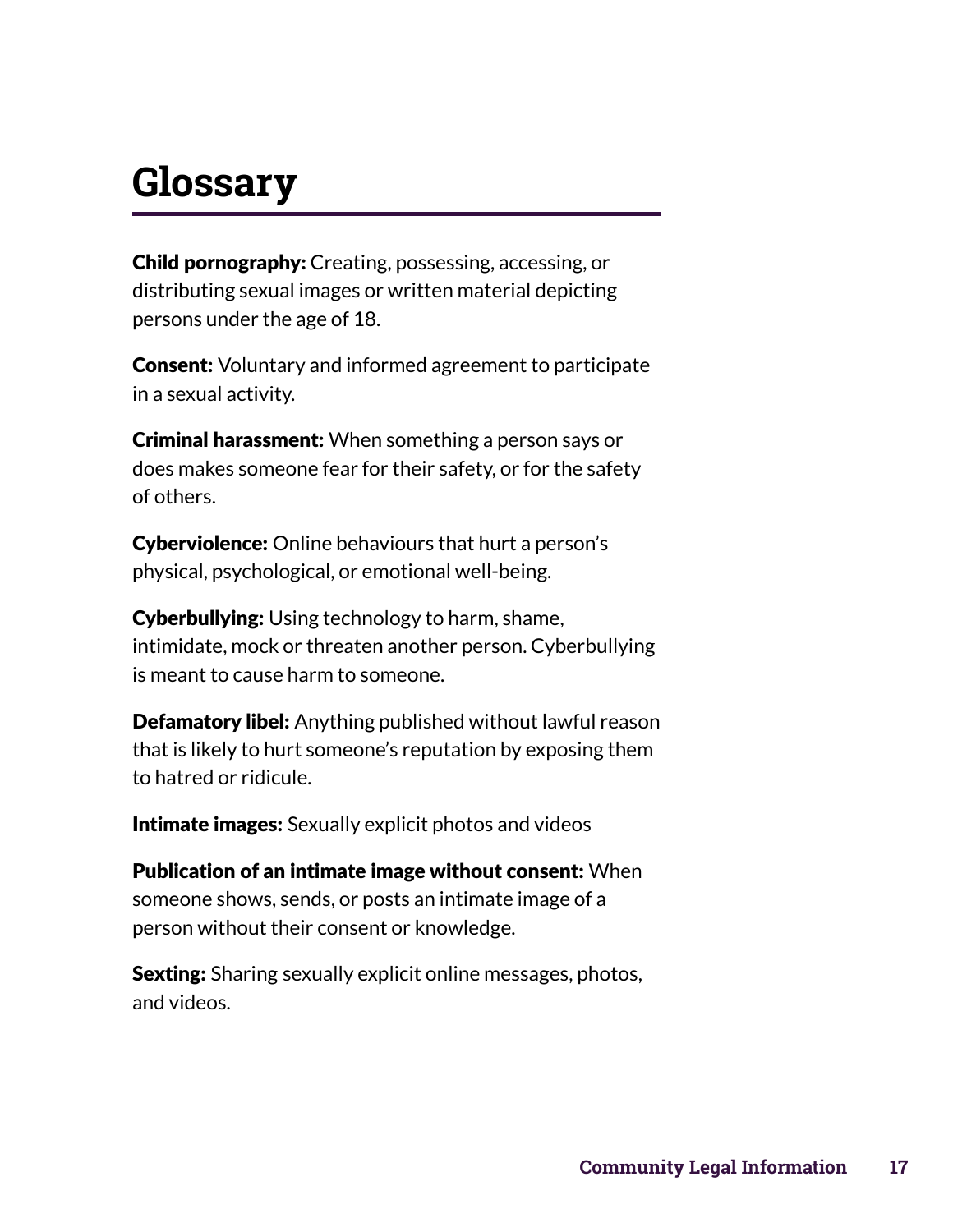### <span id="page-17-0"></span>**Support Services**

**Mi'kmaq Confederacy of PEI Indigenous Justice Program** 902-367-3681

**Community Legal Information and Lawyer Referral Service** 902-892-0853 1-800-240-9798 (toll free) info@legalinfopei.ca

**Kids Help Phone** 1-800-668-6868 686868 (text)

**Legal Aid**  902-368-6043 (Charlottetown) 902-888-8219 (Summerside)

**Sexual Deviance Assessment/Treatment Program** 902-569-7684

**Victim Services Queens and Kings County** 902-368-4582 victimservicescharlottetown@gov.pe.ca

**Victim Services Prince County** 902-888-8218 victimservicessummerside@gov.pe.ca

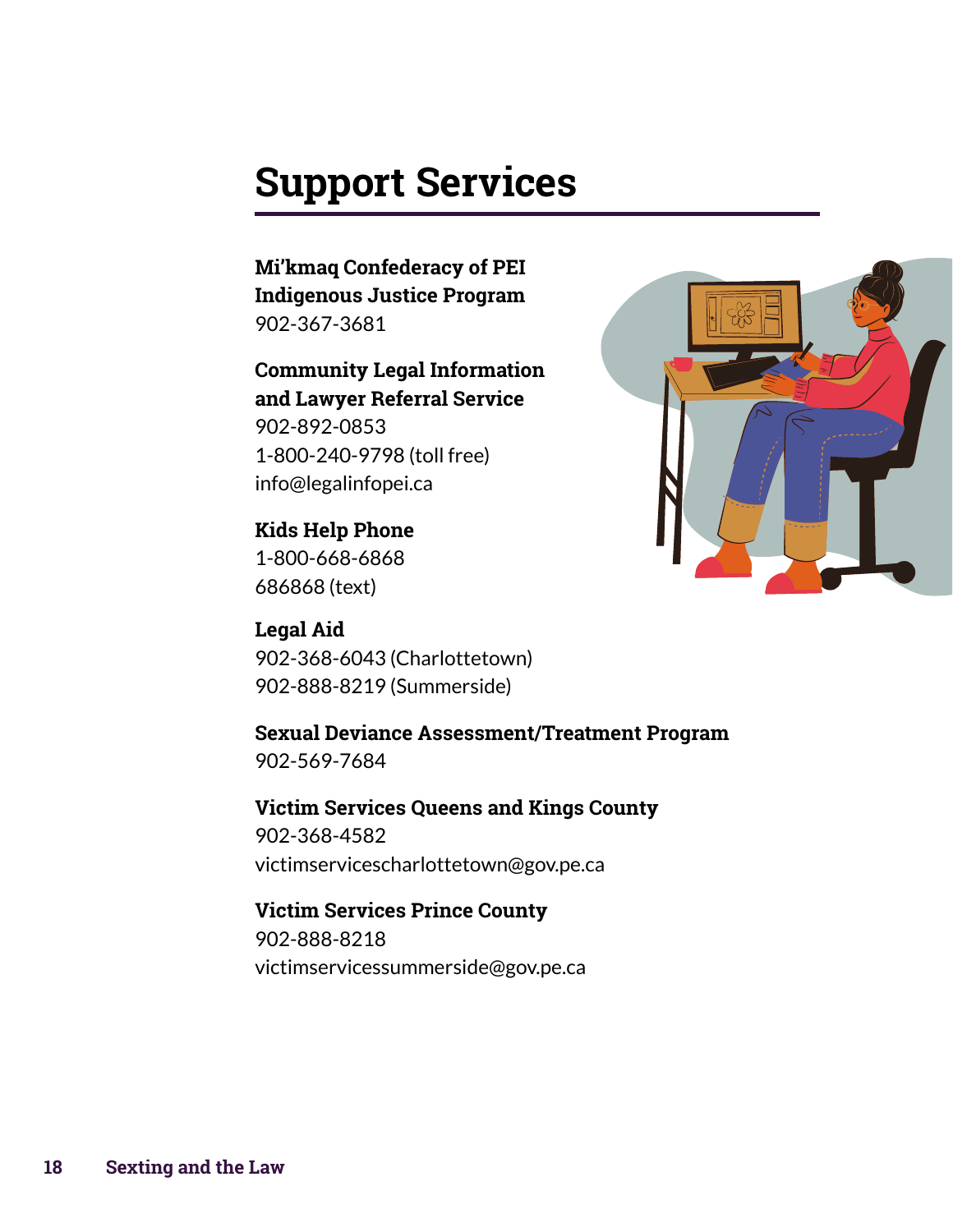

Community Legal Information is a registered charity that receives funding from Justice Canada, the Law Foundation of PEI, the Law Society of PEI, PEI Department of Justice and Public Safety, and other sources. Community Legal Information provides understandable and useful information about the law and the justice system in Prince Edward Island.

For more information on other legal topics, visit our website at [www.legalinfopei.ca](http://www.legalinfopei.ca), email us at info@legalinfopei.ca, or call us at 902-892-0853 or 1-800-240-9798. You can also find us on social media.

Make a donation to support our work at: [www.legalinfopei.ca/donate/](http://www.legalinfopei.ca/donate/).

Non-commercial reproduction of this document is encouraged.

Charitable registration number: 118870757RR0001

ISBN 978-1-989140-00-0

Published September 2021.

This publication was developed in 2021 with the support of Public Safety Canada. The views expressed do not necessarily represent the perspective of Public Safety Canada.